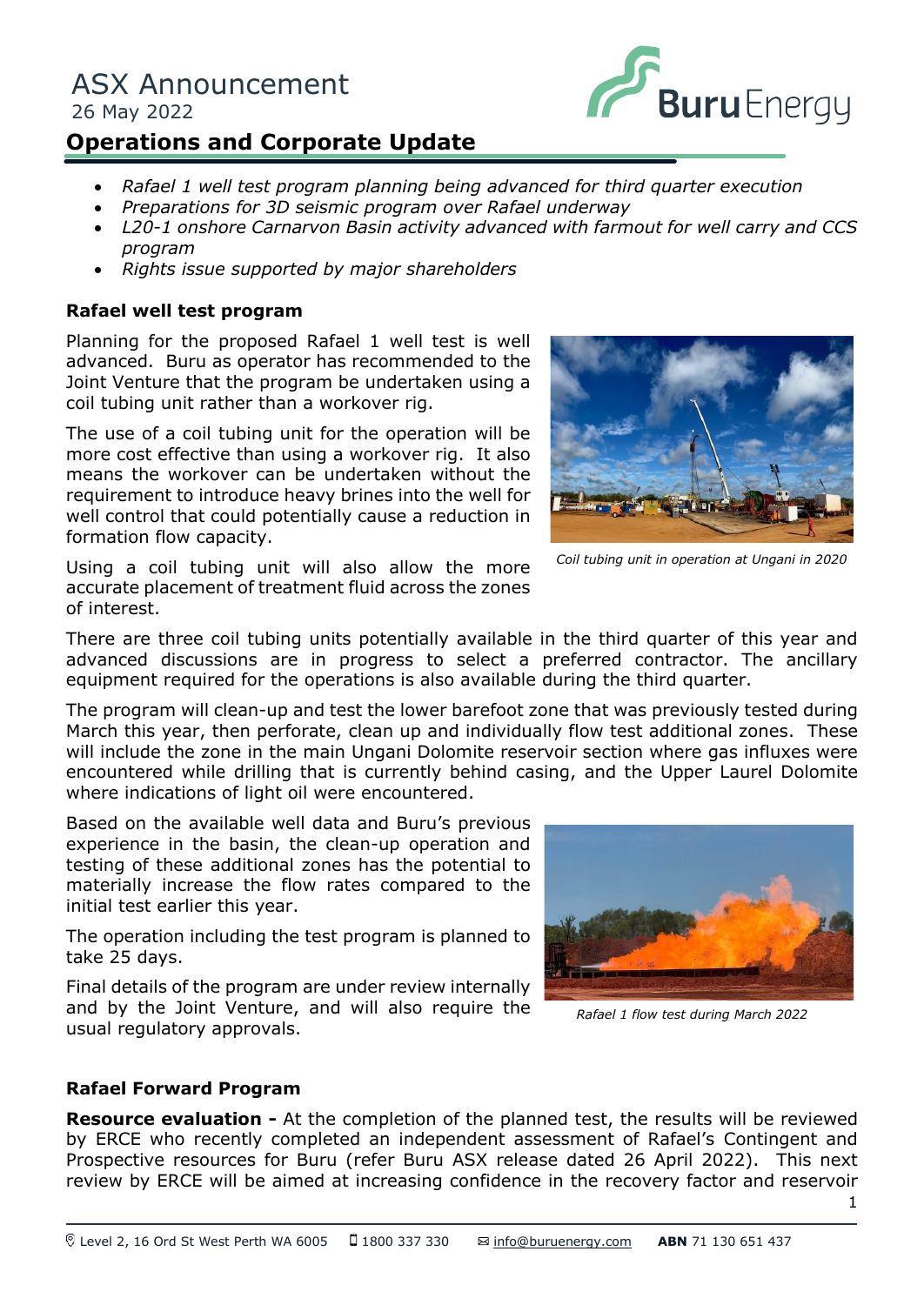deliverability in the Ungani Dolomite zone and the flow potential and liquids content (condensate/oil) in the untested Upper Laurel Dolomite zone. A successful flow test in the Upper Laurel Dolomite zone would allow reclassification of these resources from Prospective Resources to the more certain Contingent Resource category.

**3D seismic program –** Planning for the 3D seismic program to help define the locations of the planned appraisal wells is well advanced. Subject to final JV approval, the contractor, Terrex Seismic, is expected to be on ground to commence acquisition in August. The 3D data will also provide confirmation of the size of the structure and hence its resource potential.

**Condensate analysis –** The initial well test has produced condensate, a form of light oil, at high rates of some 40 barrels per million cubic feet of gas. This is a very valuable resource, as condensate is a light crude oil (~50 degrees API) that currently sells at a small discount to Brent or Tapis. The value of condensate is partly related to its composition, and Rafael condensate samples are currently being assayed for detailed yields, but by inspection from the chromatographic analysis, the Rafael condensate consists primarily of gasoline and diesel fractions.



For illustration, a field development with a production rate of 100 million cubic feet of gas per day, would potentially yield 4,000 barrels a day of *Condensate sample from first*  condensate based on the initial well test data.

*flow period*

**Discovery Assessment Report – A discovery assessment report for Rafael 1 was submitted** to the regulator (DMIRS) on 25 May 2022. The requirement to submit a discovery assessment report to DMIRS is an important and essential step towards obtaining a production licence and ensures that the Minister is fully informed of the details of the discovery and plans for appraisal.

The contents of the discovery assessment report include a preliminary estimate of the location and areal extent of the hydrocarbon pool, details of the geological structure, the chemical composition and physical properties of the hydrocarbons, the rate of flow, a preliminary estimate of the quantity of recoverable hydrocarbons and plans for the further evaluation (appraisal) of the discovery.

Following acceptance of the discovery assessment report by DMIRS, the regulations then allow for an application for the declaration of a Location to be lodged over the discovery after which there is an initial period of two years within which an application may be made for a Production Licence to allow production to commence**.**

**Commercialisation –** As previously reported, Buru is undertaking an intensive review of commercialisation options for the Rafael gas condensate discovery assisted by its corporate consultants and other appropriate engineering and technical consultants. The first phase of this process is a Concept Select program which is building on the previous work that Buru has undertaken in regard to its substantial tight gas resources in the Kimberley. These activities are progressing well with engagement with Government, regulatory agencies and potential partners and service providers.

# **Carnarvon Basin farmout and CCS alignment**

As detailed in the ASX release of 24 May 2022, Buru has entered into a farmout agreement with Energy Resources Limited (EnRes) that will provide the Company with a full financial carry for its near term Carnarvon Basin exploration and Carbon Capture and Storage (CCS) study programs.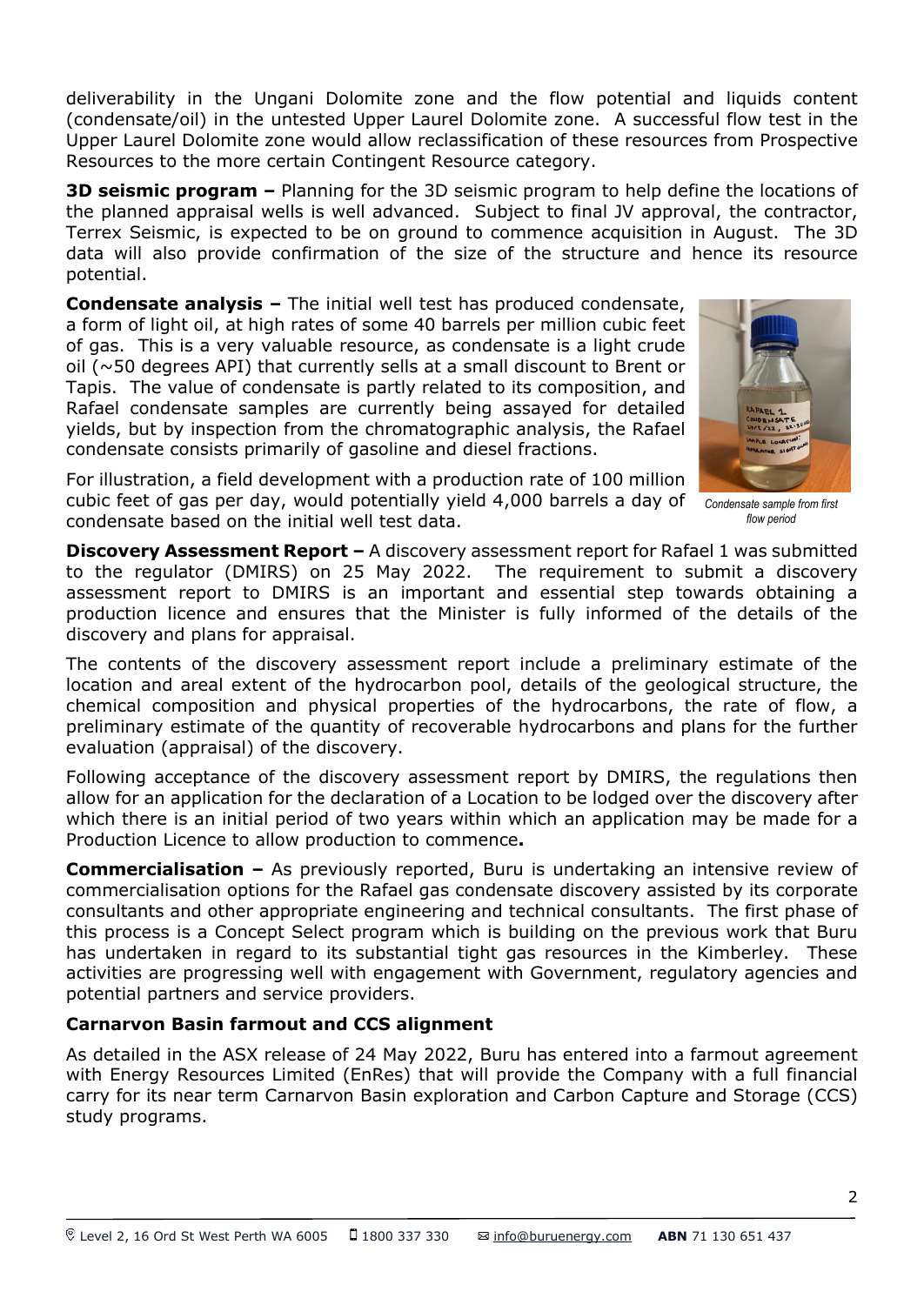The Joint Venture's intention is to drill two wells on the L20-1 area in the onshore Carnarvon Basin in the second quarter of 2023 on well-defined prospects that have similarities to the Company's existing oil and gas discoveries in the Canning Basin.

The Carbon Capture and Storage feasibility study that will now be funded by a Commonwealth Grant and EnRes, will also provide Buru with market leading expertise in CCS which is an essential project enabler for future gas developments.

#### **Rights Issue**

The Company's current entitlement offer to shareholders is on the basis of 1 share for every 6 held at a price of 16 cents with the offer closing at 5pm (AEST) on 31 May 2022.

The Company's major shareholders have indicated their support for the issue, and interest has also been received from shareholders and investors in potentially participating in any placement that may arise from a shortfall.

The funds raised will be used to progress the Rafael appraisal and commercialisation program including the near term production test.

Eric Streitberg, Buru's Executive Chairman said:

*"We are very pleased that our further testing program for Rafael is on track and we have identified a low cost and efficient way to get it done in the relatively short term. Given the zonal treatment and perforation program we are proposing, we believe that we should be able to materially increase the flow rates, based on our experience with similar reservoirs in our other wells with dolomitic reservoirs in the Canning Basin.*

*Our recent transactions involving our Carnarvon Basin interests have both accelerated our planned CCS activities and provided additional funding that lets us focus on the Rafael program.*

*The commercialisation concept select activity for the Rafael gas discovery is also proceeding well with the help of our external consultants and building on our previous commercialisation activity.*

*The next few months are going to be very exciting as the Rafael testing program gets underway and our commercialisation and CCS activity ramps up."*